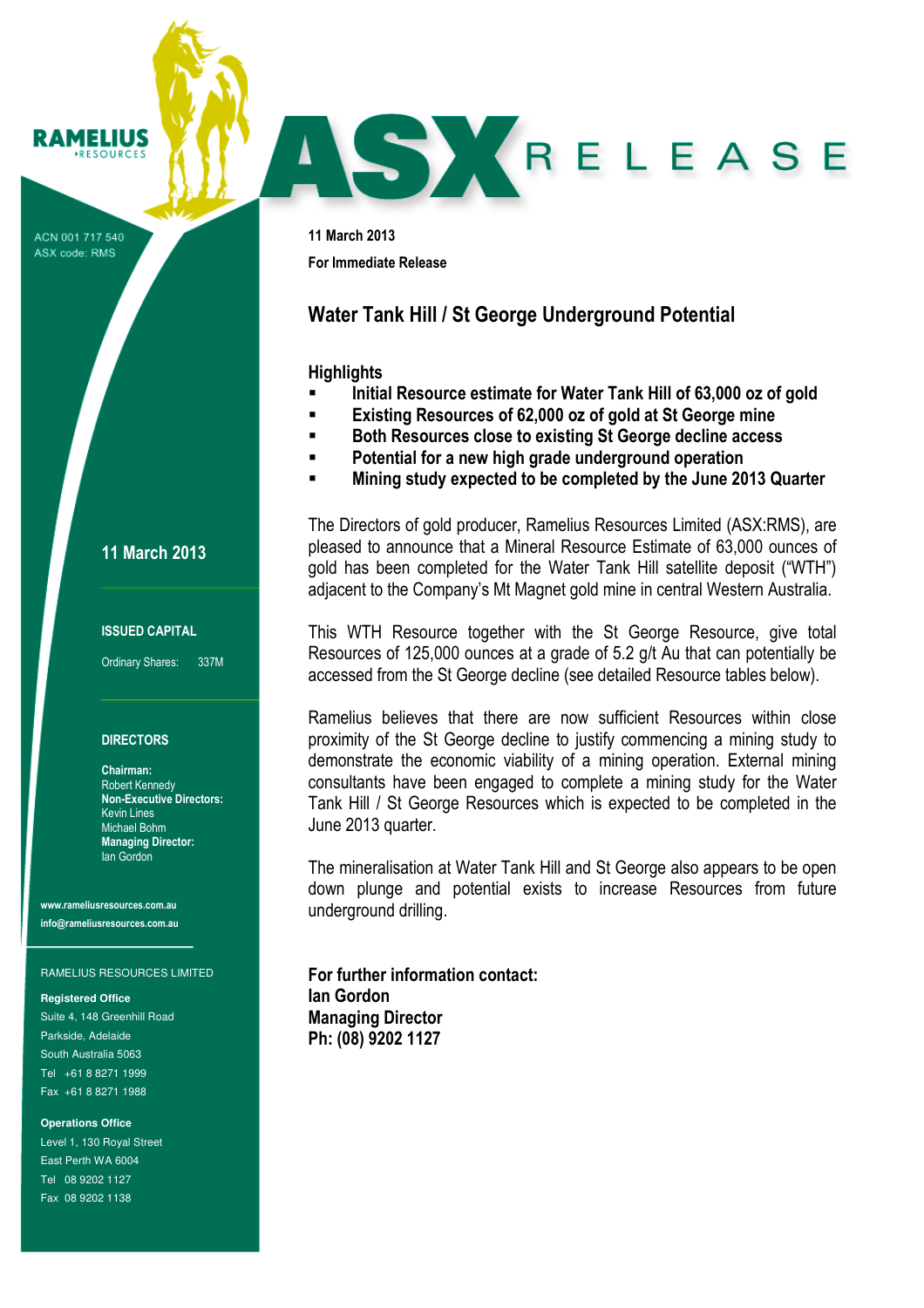# Water Tank Hill Resource

Water Tank Hill was mined previously by WMC Ltd as an underground mine in the 1980's producing 214,400 tonnes at 6.58 g/t Au for 45,356 oz and by Harmony as an open-pit during the 2000's producing 442,232 tonnes at 1.77 g/t Au for 25,187 oz. RMS has targeted underground resources below the southern shoot of the existing WTH underground, which reached a depth of 140 vertical metres.

An initial underground resource model was generated in early March 2013, incorporating recent surface drilling results from the 2012/13 exploration program.



Figure 1: View to NE - WTH resource model coloured by grade (>1g/t), existing open pit and underground workings

Water Tank Hill's mineralisation is hosted at the eastern margin of the WTH BIF unit in sulphidic and brecciated BIF zones in structurally controlled sub-vertical and moderate west dipping shear/contact zones.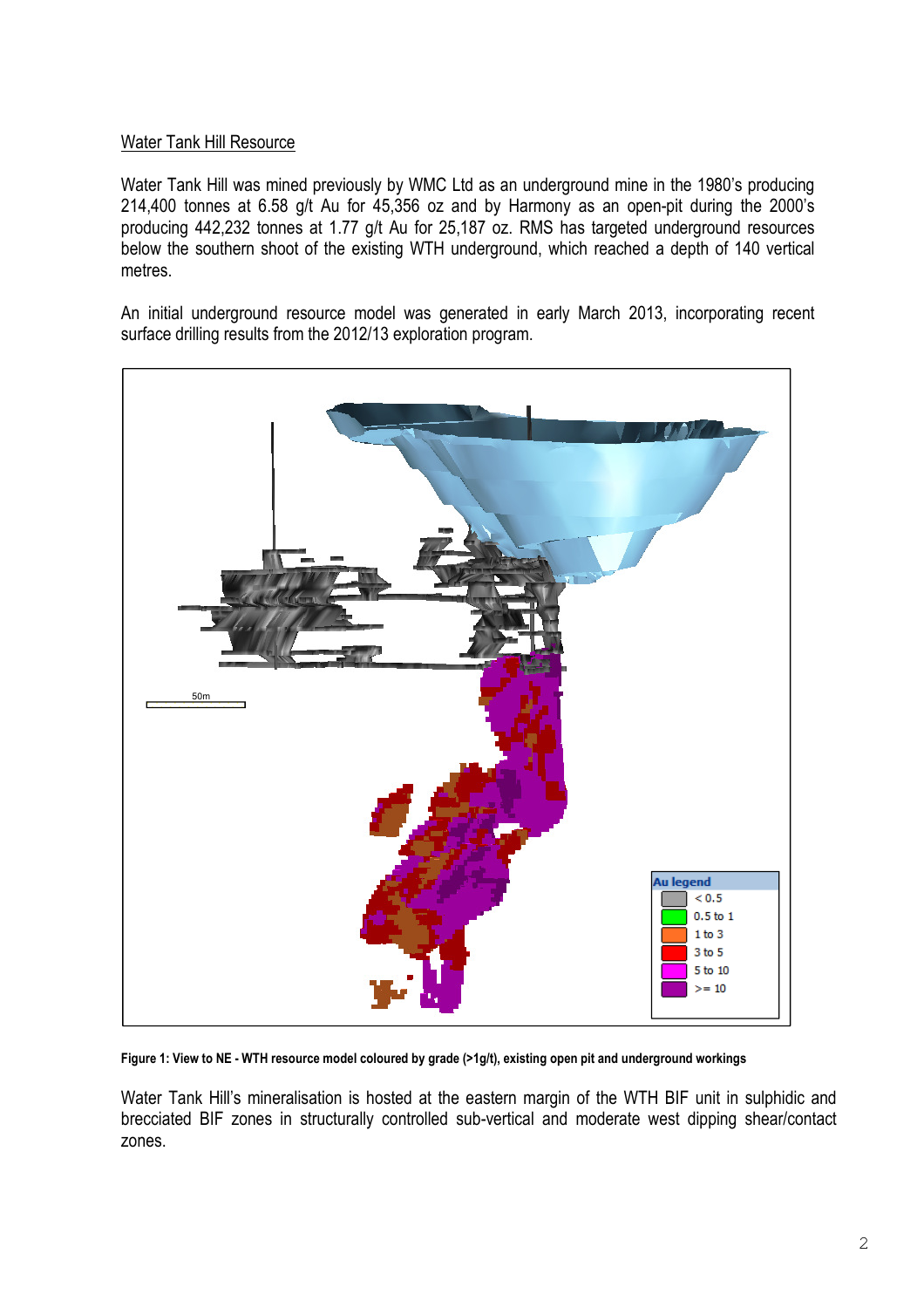# The new Water Tank Hill Mineral Resource is:

| Category  | Tonnes  | Grade   | <b>Ounces Au</b> |
|-----------|---------|---------|------------------|
| Indicated | 229,000 | 6.6 g/t | 49,000           |
| Inferred  | 89,000  | 4.9     | 14.000           |
| Гоtal     | 318 NM  |         | 63,000           |

Table notes:

1. Tonnes and ounces are rounded to the nearest thousand and grade rounded to the nearest 0.1 g/t.

2. See Appendix for additional resource information

## St George Resource

The St George underground operation was mined between 2005 and 2007 producing 593,000 tonnes at 5.27 g/t for 100,590oz. The mine was closed as part of Harmony's overall closure of Mt Magnet operations. The St George Mineral Resource currently stands at:

| Category  | Tonnes  | Grade     | <b>Ounces Au</b> |
|-----------|---------|-----------|------------------|
| Measured  | 61,000  | $6.6$ g/t | 13,000           |
| Indicated | 297,000 | $4.4$ g/t | 42,000           |
| Inferred  | 68,000  | $3.3$ g/t | 7,000            |
| Total     | 425,000 | $4.5$ g/t | 62,000           |

Table notes:

1.Tonnes and ounces are rounded to the nearest thousand and grade rounded to the nearest 0.1 g/t. Rounding may affect tallies. 2. See Appendix for additional resource information



Figure 2: View to North. WTH and St George deposits showing pits, underground workings and resource models. The St George decline extends to 290m below surface